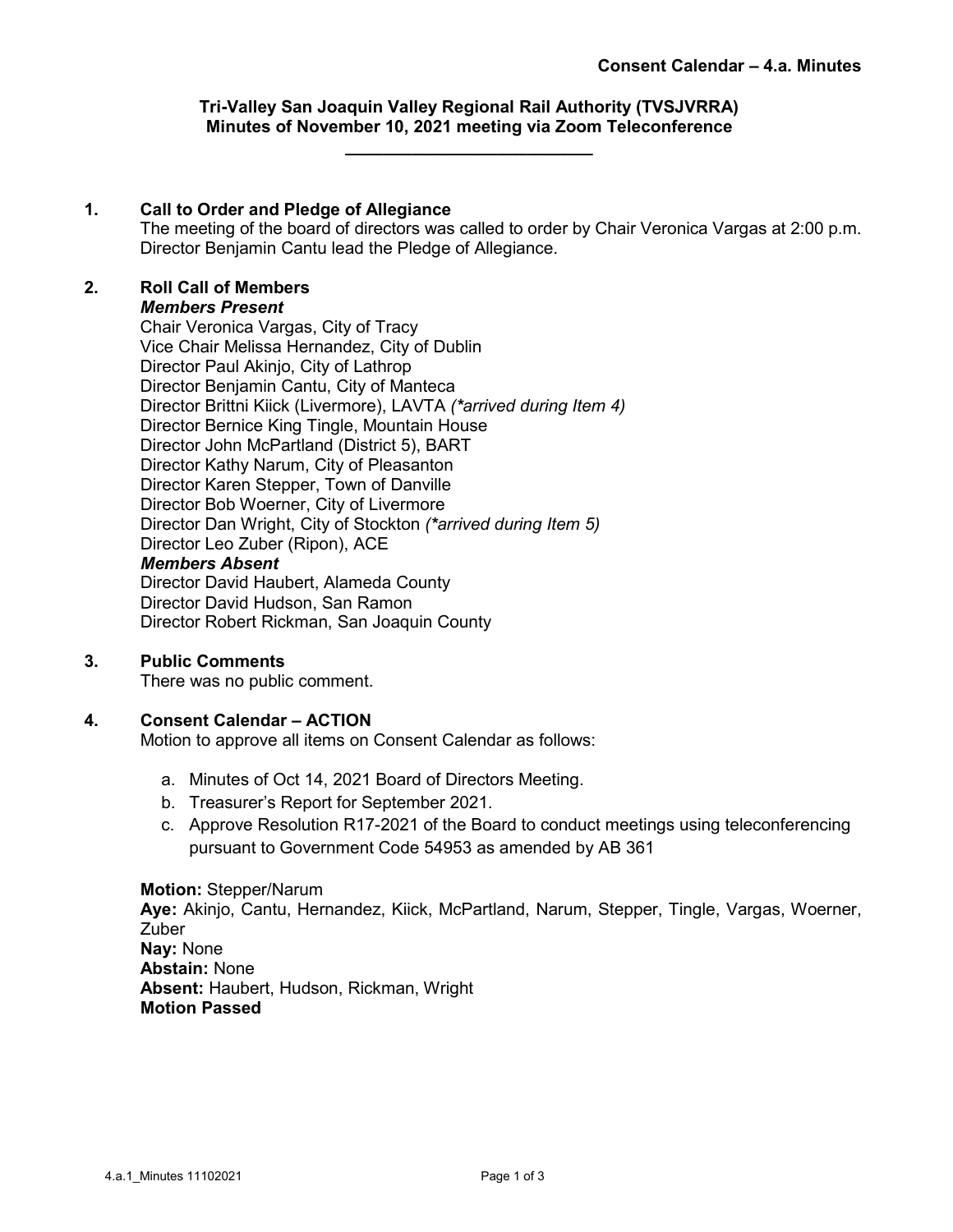## **Tri-Valley San Joaquin Valley Regional Rail Authority (TVSJVRRA) Minutes of November 10, 2021 meeting via Zoom Teleconference \_\_\_\_\_\_\_\_\_\_\_\_\_\_\_\_\_\_\_\_\_\_\_\_\_\_**

# **5. Fiscal Year 2021 Basic Financial Statements and Memorandum of Internal Control – ACTION**

Tamara Edwards, Director of Finance, gave the floor to David Alvey, Audit Partner with MAZE & Associates, the authority's independent external auditor. Alvey summarized the findings of the audit and congratulated the Authority on receiving an unmodified/clean audit opinion, the highest level of assurance an audit firm can give an entity. Chair Vargas thanked Edwards for her hard work in making this possible.

## **Motion:** Hernandez/Zuber

**Aye:** Akinjo, Cantu, Hernandez, Kiick, McPartland, Narum, Stepper, Tingle, Vargas, Woerner, Wright, Zuber **Nay:** None **Abstain:** None **Absent:** Haubert, Hudson, Rickman **Motion Passed**

# **6. Executive Directors Report – INFORMATION**

Executive Director Michael Tree summarized the details of his staff report then turned the floor over to Deputy Executive Director Kevin Sheridan, who gave an update of the ongoing work with Caltrans. Marianne Payne, Manager of Policy, Planning and Environmental, reported on the recently adopted strategic plan, Plan Bay Area 2050 and a major infrastructure bill in the works. Tree wrapped up with an update on green hydrogen opportunities for the project. Comments were heard from members of the board. Public comment was heard from Vaughn Wolfe.

# **7. Resolution R18-2021 AECOM Contract Agreement Addendum #5 – ACTION**

This item was pulled from the agenda without objection.

## **8. Directors' Discussion**

Chair Vargas advised the board that Tree and Sheridan have been very active with community engagement, and after a successful report to the Mountain House Community Services District they will make a project presentation at the next meeting of the Tracy City Council. Directors Stepper and Akinjo requested additional information regarding Agenda Item #7.

# **9. Adjourn to CLOSED SESSION**

- **10.** Closed Session pursuant to Government Code Section 54957(b): PUBLIC EMPLOYEE PERFORMANCE EVALUATION Title: Executive Director
- **11.** Closed Session pursuant to Government Code Section 54957.6 CONFERENCE WITH LABOR NEGOTIATOR Agency Representative: Michael Conneran, Legal Counsel Unrepresented Employee: Executive Director